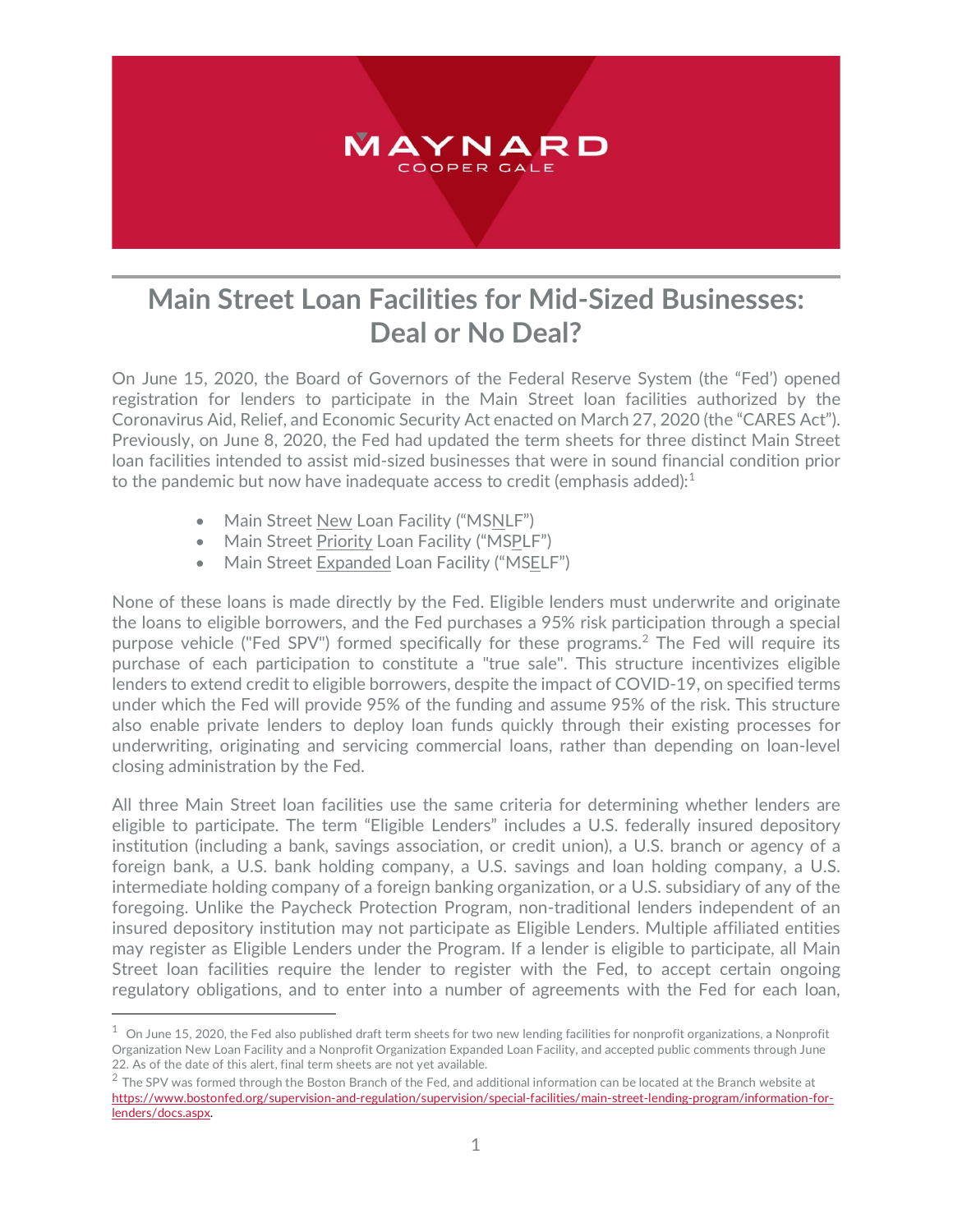including specified forms of a co-lending agreement, a participation agreement, a servicing agreement and a certification that the loan complies with all applicable Fed requirements.

All three Main Street loan facilities also use the same criteria for identifying eligible borrowers. For example, each borrower must (a) have been formed under United States law prior to March 13, 2020, and (b) taking into account the borrower and its affiliates, (1) have 15,000 or fewer employees, or 2019 annual revenues of \$5 billion or less, (2) have significant operations in the United States and a majority of its employees based in the United States, and (c) not have in excess of 20% ownership, directly or indirectly, by persons occupying certain elected or administrative positions in the federal government. Finally, borrowers that obtained loans under the Paycheck Protection Program (PPP) from the Small Business Administration are still eligible for loans under the Main Street loan facilities, but borrowers that participated in the Fed's Primary Market Corporate Credit Facility (PMCCF) or received a direct loan from the Fed under the CARES Act are not eligible for a Main Street loan facility.

All three Main Street loan facilities share certain terms and conditions:

- Five-year maturity.
- Interest deferred for one year (interest is capitalized).
- Principal deferred for two years.
- Principal due 15% at end of third year, 15% at end of fourth year, and 70% at final maturity.
- Interest rate of LIBOR (1 or 3 months) plus 300 basis points.
- Prepayment permitted without penalty.
- Fed SPV will pay lenders an annual servicing fee equal to 0.25% of each loan/tranche amount. Lenders should not charge additional servicing fees to borrowers.
- Each borrower and its affiliates can participate in only one Main Street loan facility in an aggregate amount not exceeding that facility's dollar cap.

Despite their common characteristics, each Main Street loan facility has unique terms and conditions that will better serve some clients more than others:

- 1. Main Street New Loan Facility (MSNLF): Supports new loans from eligible lenders to eligible borrowers that do not already have outstanding loans together. Distinctive traits of MSNLF include:
	- Minimum loan size of \$250,000.
	- Maximum aggregate loan amount for any borrower, including affiliates, is lesser of (a) \$35 million or (b) four times the borrower's earnings before interest expense, taxes, depreciation and amortization ("EBITDA") for 2019 less outstanding and undrawn available debt.
	- MSNLF loan cannot at any time be contractually subordinated in priority to borrower's other loans or debt instruments.
	- Lender pays Fed SPV a transaction fee of 1% of each loan, which lender can require the borrower to pay. In addition, lender can charge each borrower an origination fee of up to 1% of the loan amount. Fees are payable at origination.

MSNLF is typically attractive to businesses that need smaller loans and have less existing debt.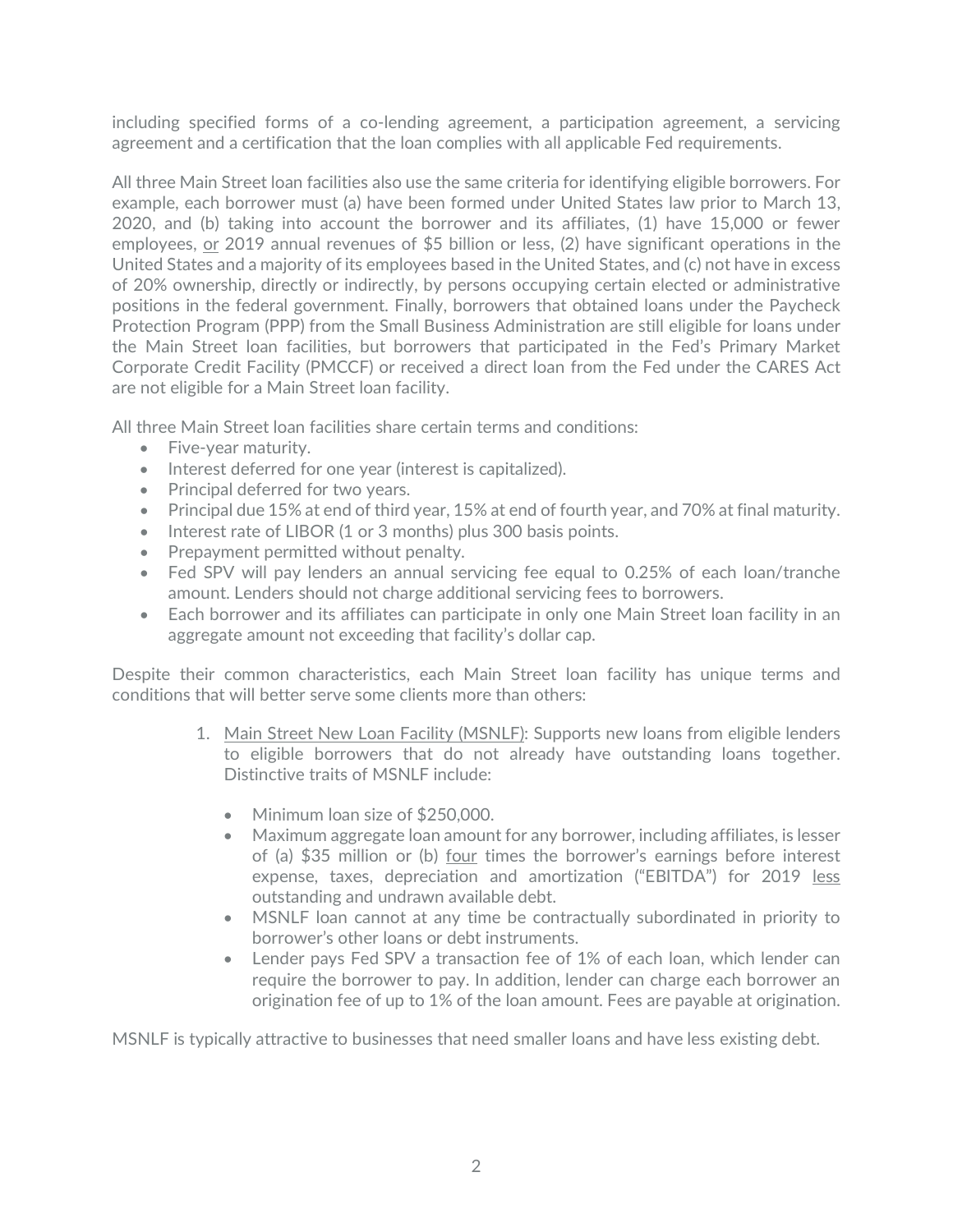- 2. Main Street Priority Loan Facility (MSPLF): Supports new loans from eligible lenders to eligible borrowers, regardless of whether they already have outstanding loans together. Distinctive traits of MSPLF include:
	- Minimum loan size of \$250,000.
	- Maximum aggregate loan amount for any borrower, including affiliates, is lesser of (a) \$50 million or (b) six times the borrower's 2019 EBITDA less outstanding and undrawn available debt.
	- MSPLF is senior to or on parity with, in both priority and security, borrower's other loans and debt instruments, other than mortgage debt.
	- Lender pays Fed SPV a transaction fee of 1% of each new loan, which lender can require the borrower to pay. In addition, the lender can charge each borrower an origination fee of up to 1% of the loan amount. Fees are payable at origination.

MSPLF is typically attractive to businesses with higher existing indebtedness that prefer not to intermingle the collateral for their existing indebtedness with the new Main Street loan. *MSPLF is* the only Main Street loan that can be used to refinance existing loans, but only if the refinanced loan is from a different lender than is providing the MSPLF loan.

- 3. Main Street Expanded Loan Facility (MSELF): Supports an additional tranche to an existing loan between an eligible lender and eligible borrower. Distinctive traits of MSELF include:
	- Minimum loan size of \$10,000,000.
	- Maximum aggregate amount of the new tranche for any borrower, including affiliates, is lesser of (a) \$300 million or (b) six times the borrower's 2019 EBITDA less outstanding and undrawn available debt.
	- MSELF tranche is senior to or on parity with, in both priority and security, borrower's other loans and debt instruments, other than mortgage debt.
	- Lender pays Fed SPV a transaction fee of 0.75% of each new tranche, which lender can require the borrower to pay. In addition, lender can charge each borrower an origination fee of up to 0.75% of the new tranche amount. Fees are payable at origination.

MSELF is typically attractive to businesses that have a strong, existing banking relationship where both borrower and lender are comfortable cross-collateralizing their existing loans with the new Main Street loan.

Analysis of the Main Street loan facilities is complex, ranging from threshold issues of eligibility to comparison of the loan facilities for each client to evaluation of the obligations associated with each loan, including certain covenants and regulatory requirements that survive repayment of the loan. This analysis is often hampered by public confusion concerning distinctions between the Main Street loan facilities and other federal programs, such as the Paycheck Protection Program (PPP) implemented by the Small Business Administration and the direct loans available from the Fed to certain borrowers under the CARES Act itself. We are fully prepared to help potential borrowers and lenders navigate these complexities to arrive at an optimum outcome.